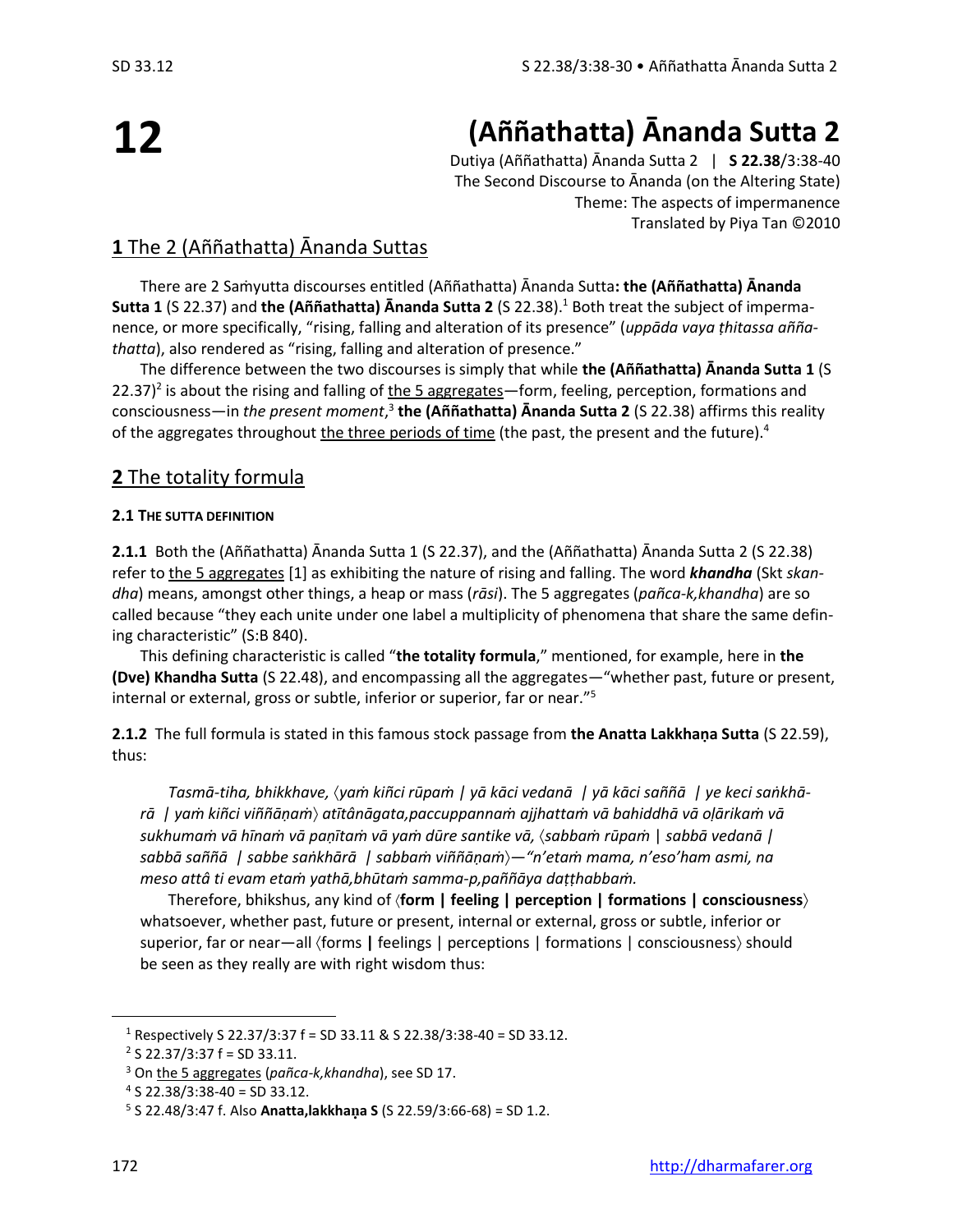'This is not mine, this I am not, this is not my self.'<sup>6</sup> **2.2 ABHIDHAMMA EXPLANATION**

 $(S 22.59.19-21/3:68) = SD 1.2$ 

**2.2.1** The formula is explained in detail in **the Vibhaṅga**<sup>7</sup> and briefly in **the Visuddhi,magga**. Briefly, besides "past, future or present" (which are self-explanatory), they are as follows:<sup>8</sup>

| "internal" | (ajjhatta) | $=$      | physical sense-organs, or our person;                                                                     |
|------------|------------|----------|-----------------------------------------------------------------------------------------------------------|
| "external" | (bahiddhā) | $\equiv$ | physical sense-objects, or another person; <sup>9</sup> [2.2.2]                                           |
| "gross"    | (ol ārika) | $=$      | that which impinges (the physical internal and external senses,<br>with touch = earth, wind, fire);       |
| "subtle"   | (sukhuma)  | $=$      | that which does not impinge (mind, mind-objects, mind-con-<br>sciousness, and water);                     |
| "inferior" | (hīna)     |          | undesirable physical sense-objects (form, sound, smell, taste,<br>and touch), or the sense-world;         |
| "superior" | (paṇīta)   | $=$      | desirable physical sense-objects (form etc), or the form and<br>the formless worlds;                      |
| "far"      | (dūre)     | $=$      | subtle objects ("difficult to penetrate"), or distant objects,<br>other universes;                        |
| "near"     | (santike)  |          | gross objects ("easy to penetrate," or things close by, or any-<br>where in this universe). <sup>10</sup> |

**2.2.2** "Whether or not the details of the Vibhaṅga exposition are accepted as valid for the *nikāyas*, it seems clear that this formula is intended to indicate how each *khandha* is to be seen as a class of states, manifold in nature and displaying a considerable variety and also a certain hierarchy" (Gethin 1986:41).

As regards the terms "**internal**" (*ajjhatta*) and "**external**" (*bahiddhā*), it should be noted that they have 2 applications:<sup>11</sup>

- (1) the aggregates (*khandhā*) composing a particular "person" are "internal" to them, and anything else is "external";
- (2) the sense-organs (*āyatana*) are "internal," but their objects—which may include aspects of the person's own body or mind, which are "internal" in the first sense—are "external."<sup>12</sup>

<sup>6</sup> *N'etaṁ mama, n'eso 'ham asmi, na mêso attā ti.* A brief version, "There can be no considering that (element) as 'I' or 'mine' or 'I am'" (*ahan ti vā maman ti vā asmī ti vā*) is found in **Mahā Hatthi,padôpama S** (M 28/1:184-191 §§6b-7, 11b-12, 16b-17, 21b-22). This is opp of "the 3 graspings" (*ti,vidha gāha*) formula: *etam mama, eso 'ham asmi, eso me attâ ti* [§§12-16]. In **Anatta,lakkhaa S** (S 22.59.12-16/3:68), these formulas is applied to the 5 aggregates & in **Pārileyya S** (S 22.81/ 3:94-99 = SD 6.1) to the 4 primary elements. See also **(Dhātu) Rāhula S** (A 4.177/- 2:164 f). See **Pārileyya S,** SD 6.16 Intro (5). See Peter Harvey, *The Selfless Mind,* 1995:32 f.

<sup>7</sup> "Whether or not the details of the Vibhaṅga exposition are accepted as valid for the *nikāyas*, it seems clear that this formula is intended to indicate how each *khandha* is to be seen as a class of states, manifold in nature and displaying a considerable variety and also a certain hierarchy" (R Gethin, "The five khandhas: their treatment in the Nikāyas and early Abhidhamma," 1986:41).

<sup>8</sup> Vbh 1-13; Vism 14.73/450 f; Abhs 6.7. See Gethin 1986:40 f.

<sup>9</sup> As regards the terms "internal" (*ajjhatta*) and "external" (*bahiddhā*), it should be noted that they have 2 applications [2.2.2]. Boisvert (1995:43, 47), however, overlooks these applications: see Harvey 1996:93.

 $10$  This last pair is by way of distance: see Vbh 1-13; Vism 14.73/450 f; Abhs 6.7.

 $11$  On "internal" and "external" as referring to "oneself" and "others" respectively, see SD 13.1 Intro (3.7a-g). See Gethin 1986:40 f; Karunadasa 1967:38f; Boisvert 1995:43-48.

<sup>&</sup>lt;sup>12</sup> Boisvert, however overlooks these applications (1995:43, 47).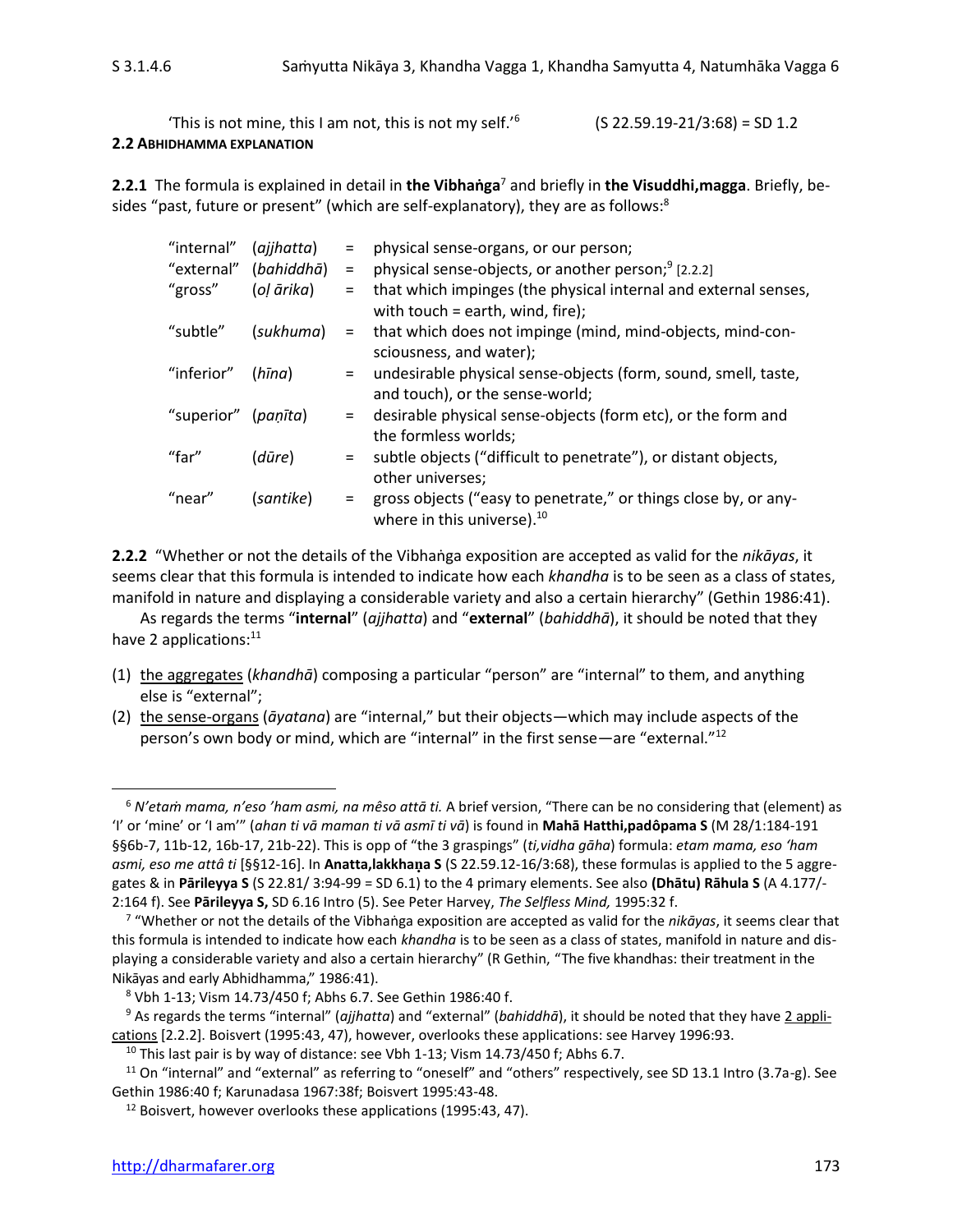**2.2.3** Just as the body or the sense-organs cannot exist or function in themselves, so too the aggregates do not exist in themselves. They are aspects of our being, all functioning together. These aspects are identified merely as a conventional means for us to understand the impermanence, unsatisfactoriness and not-self of the whole process of what we regard as our "self." It is like a stick: it has size, weight, hardness, length and colour. One cannot take only one of these aspects to be the stick. They all function together giving one the conception of a "stick." In other words, when there is one aspect, the others are also present.

**2.2.4** The next pair, gross and subtle, refers to our sense-experiences: **"gross"** = that which impinges (physical internal and external senses, with touch = earth, wind, fire); **"subtle"** = that which does not impinge (mind, mind-objects, mind-consciousness, and water). The pair, "**inferior**" and "**superior**" can also refer to the sense-world (*kāma,loka*), and the form and formless worlds, respectively. In fact, I think this interpretation makes more practical sense in terms of understanding the aggregates. The pair, "**far**" and "**near**" can be taken in a literal sense of space, that is, nearby (within clear sight) or distant (difficult to see or beyond normal vision), which could also be said as referring to this universe and any other universe.<sup>13</sup>

### **(Aññathatta) Ānanda Sutta 2** The Second Discourse to Ānanda (on the Altering State) **S 22.38**/3:38-40

 $-$ 

**1** Originating in Sāvatthī.

#### The Buddha's question

**2** Then the venerable Ānanda approached the Blessed One and exchanged greetings with him. When this courteous and friendly exchange was concluded, the venerable Ānanda sat down at one side.

**3** Sitting thus at one side, the Blessed One said this to the venerable Ānanda:

"If, Ānanda, you were asked thus:

'What, avuso Ānanda, were those things of which an arising *was* discerned, a passing away was discerned, an altering in its presence was discerned?<sup>14</sup>

What, avuso Ānanda, will be those things of which an arising *will be* discerned, a passing away will be discerned, an altering in its presence will be discerned?<sup>15</sup>

<sup>13</sup> See **Abhibhū S** (A 3.80.3/1:227 f) = SD 53.1 & **Kosala S 1** (A 10.29.2/5:59) = SD 16.15, where the Buddha refers to parallel universes. For a Sutta interpretation of the other characteristics, see SD 17.13(4.2).

<sup>14</sup> Past tense: *Katam'esaṁ, āvuso ānanda, dhammānaṁ uppādo paññāyittha, vayo paññāyittha, ṭhitassa aññathattaṁ paññāyitthâ ti?*

<sup>15</sup> Future tense: *Katam'esaṁ, āvuso ānanda, dhammānaṁ uppādo paññāyissati, vayo paññāyati, ṭhitassa aññathattaṁ paññāyissatî 'ti?*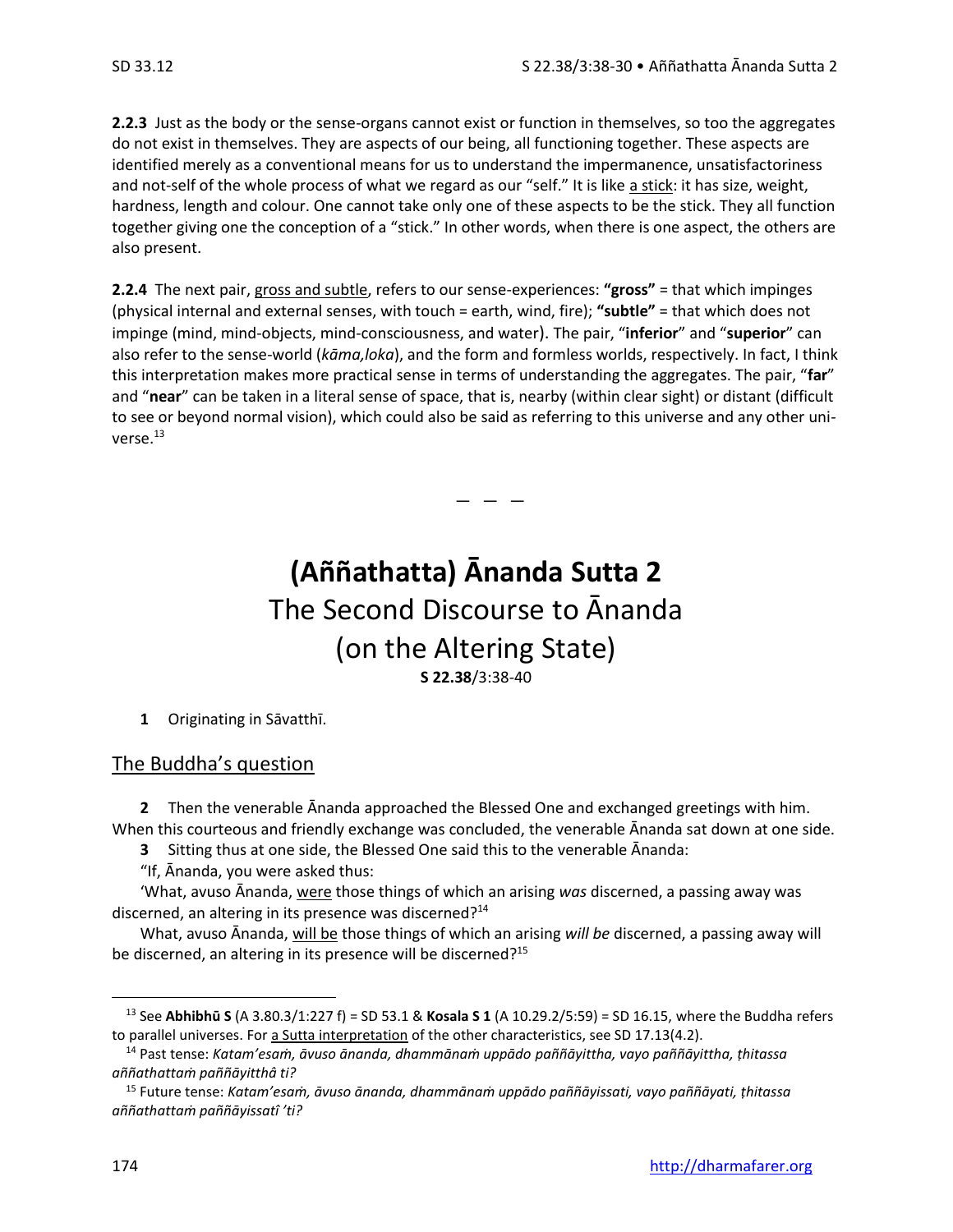What, avuso Ānanda, are those things of which an arising *is* discerned, a passing away is discerned, an altering in its presence is discerned?'<sup>16</sup>

When asked thus, Ānanda, how would you answer?"

#### Ānanda's answer

**4** "If, bhante, I were asked thus:

'What, avuso Ānanda, were those things of which an arising *was* discerned, a passing away was discerned, an altering in its presence was discerned?<sup>17</sup>

What, avuso Ānanda, will be those things of which an arising *will be* discerned, a passing away will be discerned, an altering in its presence will be discerned?<sup>18</sup>

What, avuso Ānanda, are those things of which an arising *is* discerned, a passing away is discerned, an altering in its presence is discerned?'

When asked thus, bhante, I would answer thus:

**5** PAST AGGREGATES. 'Avuso, it was of whatever form that *has* passed, ceased, changed,<sup>19</sup> that

an arising *was* discerned,

a passing away was discerned,

an altering in its presence was discerned.

It was of whatever feeling that *has* passed, ceased, changed, that

an arising *was* discerned,

a passing away was discerned,

an altering in its presence was discerned.

It was of whatever perception that *has* passed, ceased, changed, that

an arising *was* discerned,

a passing away was discerned,

an altering in its presence was discerned.

It was of whatever formations that *have* passed, ceased, changed, that

an arising *was* discerned,

a passing away was discerned,

an altering in their presence was discerned.

It was of whatever consciousness that *has* passed, ceased, changed, that

an arising *was* discerned,

a passing away was discerned,

an altering in its presence was discerned.

Of these things, avuso, an arising was discerned, a passing away was discerned, an altering in its presence was discerned.

**6** FUTURE AGGREGATES. 'Avuso, it will be of whatever form that has *not* arisen, *not* become,<sup>20</sup> that an arising *will be* discerned,

<sup>16</sup> Present tense: *Katam'esaṁ, āvuso ānanda, dhammānaṁ uppādo paññāyati, vayo paññāyati, ṭhitassa aññathattaṁ paññāyatî 'ti?*

<sup>17</sup> Past tense: *Katam'esaṁ, āvuso ānanda, dhammānaṁ uppādo paññāyittha, vayo paññāyittha, ṭhitassa aññathattaṁ paññāyitthâ ti?*

<sup>18</sup> Future tense: *Katam'esaṁ, āvuso ānanda, dhammānaṁ uppādo paññāyissati, vayo paññāyati, ṭhitassa aññathattaṁ paññāyissatî 'ti?*

<sup>19</sup> *Yaṁ kho, āvuso, rūpaṁ atītaṁ niruddhaṁ vipariṇataṁ ...*

<sup>20</sup> *Yaṁ kho, āvuso, rūpaṁ ajātaṁ apātubhūtaṁ ...*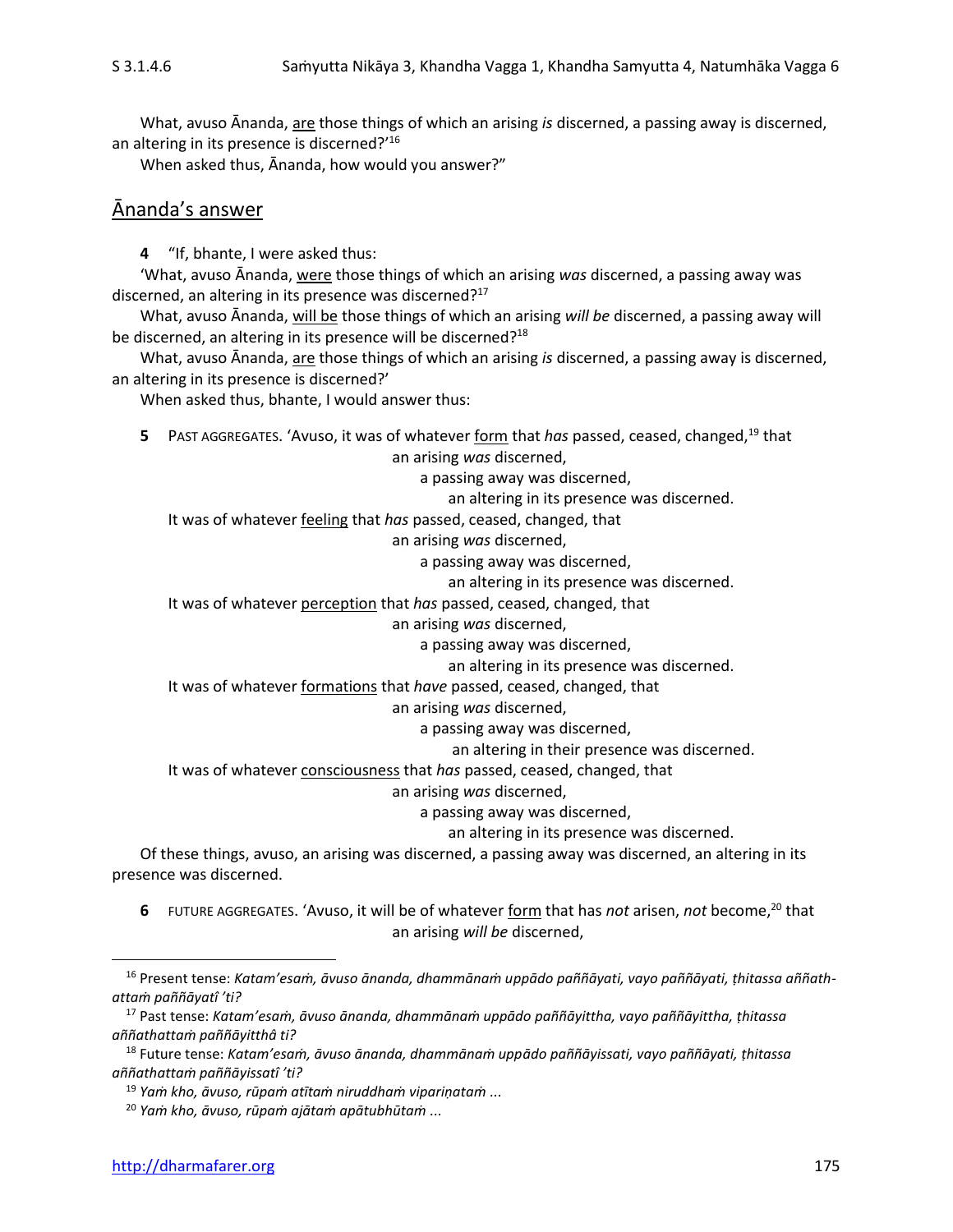a passing away will be discerned, an altering in its presence will be discerned. It will be of whatever feeling that has *not* arisen, *not* become, that an arising *will be* discerned, a passing away will be discerned, an altering in its presence will be discerned. It will be of whatever perception that has *not* arisen, *not* become, that an arising *will be* discerned, a passing away will be discerned, an altering in its presence will be discerned. It will be of whatever formations that have *not* arisen, *not* become, that an arising *will be* discerned, a passing away will be discerned, an altering in their presence will be discerned. It will be of whatever consciousness that has not arisen, not become, that an arising *will be* discerned, a passing away will be discerned, an altering in its presence will be discerned. Of these things, avuso, an arising will be discerned, a passing away will be discerned, an altering in

their presence will be discerned.

| 7 | PRESENT AGGREGATES. 'Avuso, it is of whatever form that                                                   |
|---|-----------------------------------------------------------------------------------------------------------|
|   | an arising is discerned,                                                                                  |
|   | a passing away is discerned,                                                                              |
|   | an altering in its presence is discerned.                                                                 |
|   | It is of whatever feeling that                                                                            |
|   | an arising is discerned,                                                                                  |
|   | a passing away is discerned,                                                                              |
|   | an altering in its presence is discerned.                                                                 |
|   | It is of whatever perception that                                                                         |
|   | an arising is discerned,                                                                                  |
|   | a passing away is discerned,                                                                              |
|   | an altering in its presence is discerned.                                                                 |
|   | It is of whatever formations that                                                                         |
|   | an arising is discerned,                                                                                  |
|   | a passing away is discerned,                                                                              |
|   | an altering in its presence is discerned.                                                                 |
|   | It is of whatever consciousness that                                                                      |
|   | an arising is discerned,                                                                                  |
|   | a passing away is discerned,                                                                              |
|   | an altering in its presence is discerned.                                                                 |
|   | Of these things, avuso, an arising is discerned, a passing away is discerned, an altering in its presence |

is discerned.'

When asked thus, bhante, I would answer thus."

#### The Buddha's endorsement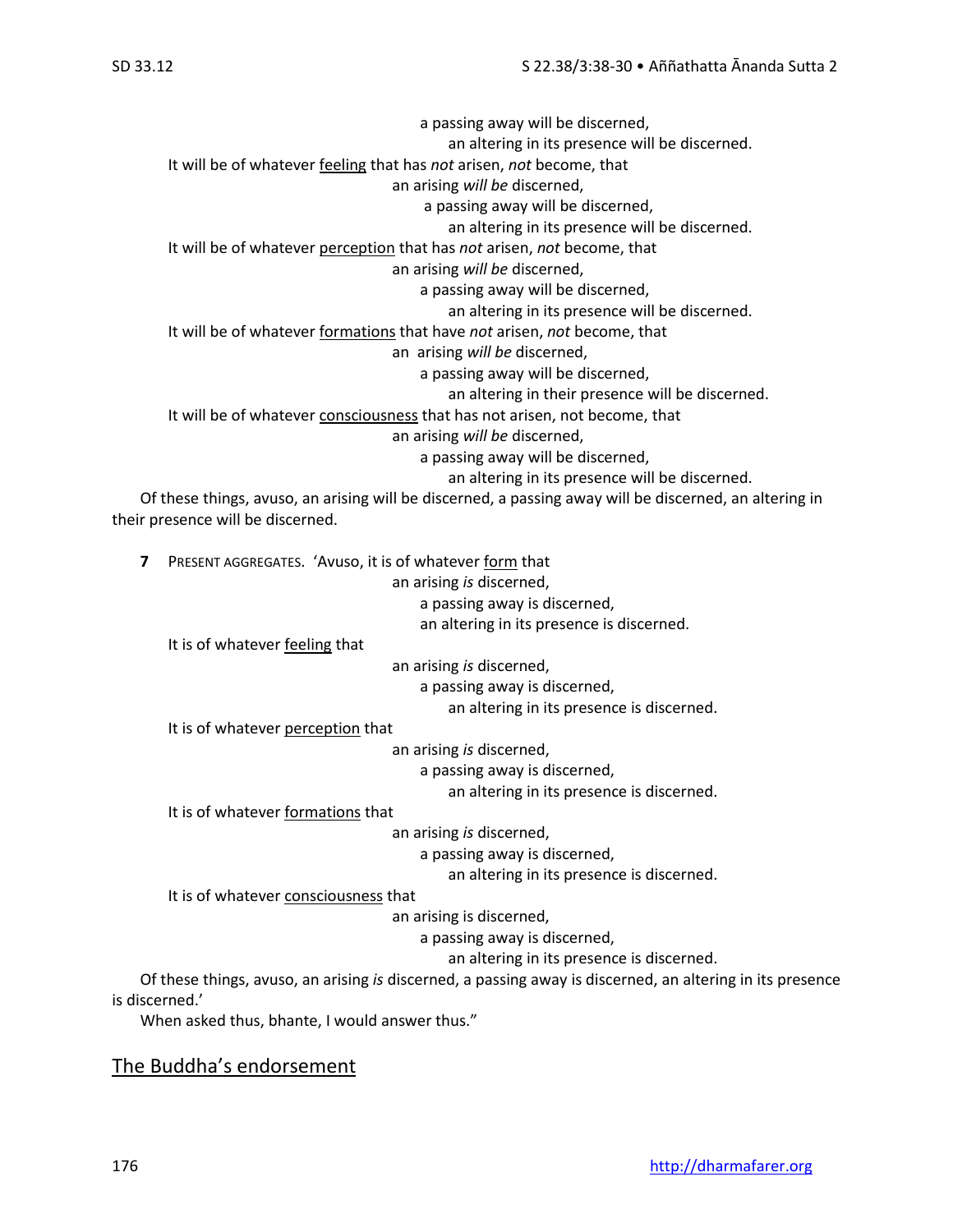**8** "Excellent! Excellent, Ānanda! 8.2 PAST AGGREGATES. Ānanda, it was of whatever form that *has* passed, ceased, changed,<sup>21</sup> that an arising *was* discerned, a passing away was discerned, an altering in its presence was discerned. It was of whatever **[40]** feeling that *has* passed, ceased, changed, that an arising *was* discerned, a passing away was discerned, an altering in its presence was discerned. It was of whatever perception that *has* passed, ceased, changed, that an arising *was* discerned, a passing away was discerned, an altering in its presence was discerned. It was of whatever formations that *have* passed, ceased, changed, that an arising *was* discerned, a passing away was discerned, an altering in their presence was discerned. It was of whatever consciousness that *has* passed, ceased, changed, that an arising *was* discerned, a passing away was discerned, an altering in its presence was discerned.

Of these things, Ānanda, an arising was discerned, a passing away was discerned, an altering in its presence was discerned.

**9** FUTURE AGGREGATES. 'Ananda, it will be of whatever form that has *not* arisen, *not* become,<sup>22</sup>that an arising *will be* discerned, a passing away will be discerned, an altering in its presence will be discerned. It will be of whatever feeling that has *not* arisen, *not* become, that an arising *will be* discerned, a passing away will be discerned, an altering in its presence will be discerned. It will be of whatever perception that has *not* arisen, *not* become, that an arising *will be* discerned, a passing away will be discerned, an altering in its presence will be discerned. It will be of whatever formations that have *not* arisen, *not* become, that an arising *will be* discerned, a passing away will be discerned, an altering in their presence will be discerned. It will be of whatever consciousness that has not arisen, not become, that an arising *will be* discerned, a passing away will be discerned,

<sup>21</sup> *Yaṁ kho, āvuso, rūpaṁ atītaṁ niruddhaṁ vipariṇataṁ...*

<sup>22</sup> *Yaṁ kho, āvuso, rūpaṁ ajātaṁ apātubhūtaṁ...*